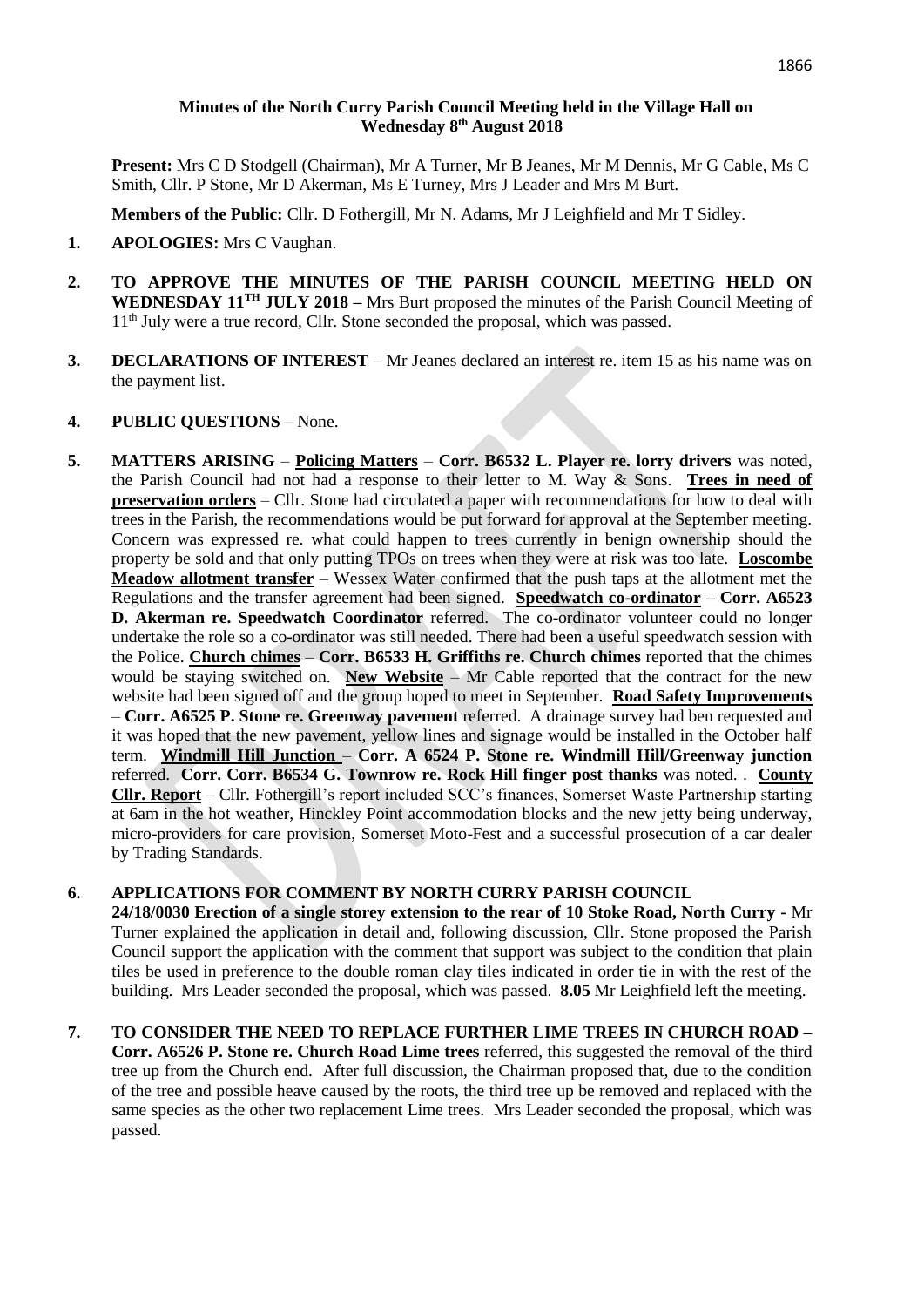- **8. TO CONSIDER THE ISSUE OF POWER SURGES AND POOR INTERNET IN THE PARISH –** Mr Dennis explained that consideration of all services to North Curry needed to be considered, including phone, water, electricity etc. After full discussion it was agreed that by the next meeting Mr Dennis would take the issue forward by initially talking to all Councillors to assess what issues they considered should be questioned/challenged or even praised, before considering a Parish wide survey. It was noted that the PC may not be able to improve the situation but they could at least raise the profile of the issue. Cllr. Fothergill noted that the distance of your property to a green cabinet affected internet speed and that Gigaclear were laying fibre to premises. Mr Akerman noted that the Church would be happy in principle to host a phone mast on the bell tower.
- **9. TO CONSIDER LOSCOMBE MEADOW ALLOTMENTS RENTAL FOR CURRENT YEAR –** After discussion, the Chairman proposed that, in view of the condition of the allotments and the loss of the significant part of the growing season, a peppercorn rent of  $\pounds$ 1 be charged until renewal of the agreements on 1<sup>st</sup> April. Mr Turner seconded the proposal, which was passed.
- **10. TO CONSIDER PARISH COUNCIL TAKING ON LOCKYERS FIELD ALLOTMENTS –** After brief discussion the Chairman proposed the Parish Council agree to take on the Lockyers Field allotments subject to the condition that the water supply be via dip tanks. Mr Turner seconded the proposal, which was passed.
- **11. TO CONSIDER AND APPROVE UPDATED AGRICULTURAL TRAFFIC AND PROPOSALS FOR DISCUSSION –** The report and suggested points to be raised had been circulated and was discussed. Points raised included concern at avoidance of tractor use at school run times, suggestion of what crops to use when they may not be appropriate and what health conditions were raised by cattle being housed indoors. It was agreed that dialogue needed to continue and Mr Dennis was happy to be involved. Cllr. Stone hoped to be able to put the paper to Stoke St. Gregory PC, and then arrange a meeting with the farmers. An amended paper would be circulated before the meeting with farmers. The use of oversized vehicles was raised, Mr Dennis suggested stickers be used to indicate when a vehicle met the legal guidelines.
- **12. TO CONSIDER FURTHER REPAIR OF FINGERPOSTS –** The standard of finger post repair was praised and after discussion the Chairman proposed a further three posts be repaired, these being the post at the bottom of Oxen Lane, and the ones at either end of Lillesdon Lane, one of which needed two new arms. Mr Akerman seconded the proposal, which was passed, Cllr. Stone would obtain prices for new aluminium fingerpost arms, place names may need to go on two lines with a reduced font. It was also agreed that the PC write to Thornfalcon PC about the condition of the fingerpost at the A378/North Curry junction in Thornfalcon Parish. **8.45** Mr Sidley left the meeting.
- **13. TO CONSIDER PREFERRED METHOD OF DISPOSAL OF OLD PC PAPERWORK** The Clerk reported on costings of both the purchase of document shredders (up to £200) and the cost of professional shredding and disposal (from £9 per 20kg sack). After discussion Mr Turner proposed professional shredding via sacks be used, Cllr. Stone seconded the proposal, which was passed. Clerk to check out further companies and try one batch.

#### **14. CORRESPONDENCE- Corr. A6523 – 6528** covered above.

**Corr. A6529 SALC re. Rural Economy call for evidence & Corr. A530 D. Akerman re. Rural Economy "Call for Evidence"** were noted and comment was made about delay accessing fire services and ambulances in rural areas. The Chairman invited any further thoughts which would collate with Mr Dennis's assistance and comments would be circulated before submission by 27/08.

**Corr. A6531 Natural England consultation on SSSIs** – Comment was made that SSSIs were being circumvented by EU schemes. Cllr. Stone agreed to consider and submit comments by the 25/07 deadline.

Further correspondence received were an email from the PCC Treasurer re. grant requests. There was discussion of the possibility to donate towards the children's clubs which were open to all as the PC